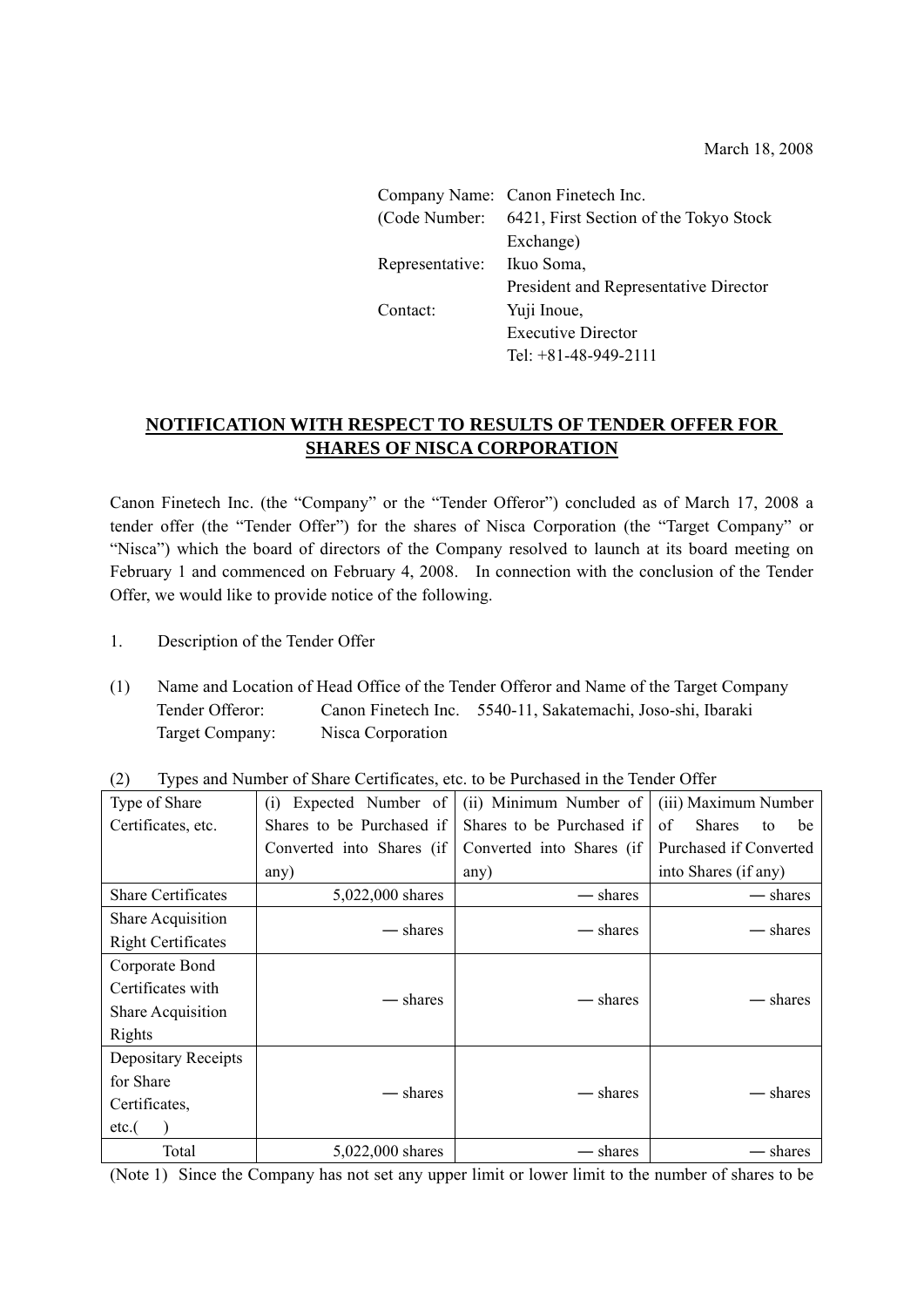purchased through the Tender Offer, all of the tendered share certificates, etc. are to be purchased through the Tender Offer. Expected Number of Share Certificates, etc. to be purchased in the Tender Offer ("Expected Number to be Purchased") represents, as shown in the "Expected Number of Shares to be Purchased if Converted into Shares (if any)" the number of shares which was calculated by deducting from the total of 10,267,000 issued shares in the Target Company as of June 30, 2007 (as shown in the 53rd Semi-annual Securities Report submitted by the Target Company on September 25, 2007), the 5,236,000 shares that the Company holds and the 9,000 treasury shares that the Target Company holds.

- (Note 2) Shares constituting less than a whole unit will also be subject to purchase through the Tender Offer.
- (Note 3) The 9,000 treasury shares held by the Target Company as of June 30, 2007 have not been purchased through the Tender Offer.
- (3) Tender Offer Period From Monday, February 4, 2008 to Monday, March 17, 2008 (30 business days)
- (4) Purchase Price in the Tender Offer: 2,010 yen per share
- 2. Results of the Tender Offer

| Type of Share             | Minimum<br>Expected |                 | Maximum         | Number<br>of    | Number<br>of    |
|---------------------------|---------------------|-----------------|-----------------|-----------------|-----------------|
| Certificates, etc.        | Number<br>of        | Number<br>of    | Number<br>of    | <b>Shares</b>   | Shares to<br>be |
|                           | Shares to<br>be     | Shares to<br>be | Shares to<br>be | if<br>Tendered  | Purchased<br>if |
|                           | Purchased<br>if     | Purchased<br>if | Purchased<br>if | Converted into  | Converted into  |
|                           | Converted into      | Converted into  | Converted into  | Shares (if any) | Shares (if any) |
|                           | Shares (if any)     | Shares (if any) | Shares (if any) |                 |                 |
| <b>Share Certificates</b> | 5,022,000           |                 |                 | 4,804,492       | 4,804,492       |
|                           | shares              | — shares        | — shares        | shares          | shares          |
| Share Acquisition         |                     |                 |                 |                 | — shares        |
| <b>Right Certificates</b> | — shares            | — shares        | — shares        | — shares        |                 |
| Corporate Bond            |                     |                 |                 |                 |                 |
| Certificates with         |                     |                 |                 | - shares        |                 |
| <b>Share Acquisition</b>  | - shares            | — shares        | — shares        |                 | - shares        |
| Rights                    |                     |                 |                 |                 |                 |
| Depositary                |                     |                 |                 |                 |                 |
| Receipts for Share        |                     |                 |                 |                 |                 |
| Certificates, etc.        | —shares             | - shares        | - shares        | - shares        | shares          |
|                           |                     |                 |                 |                 |                 |
| Total                     | 5,022,000           |                 |                 | 4,804,492       | 4,804,492       |
|                           | shares              | - shares        | - shares        | shares          | shares          |

(1) Results of Tendered Shares

(2) Outcome of the Tender Offer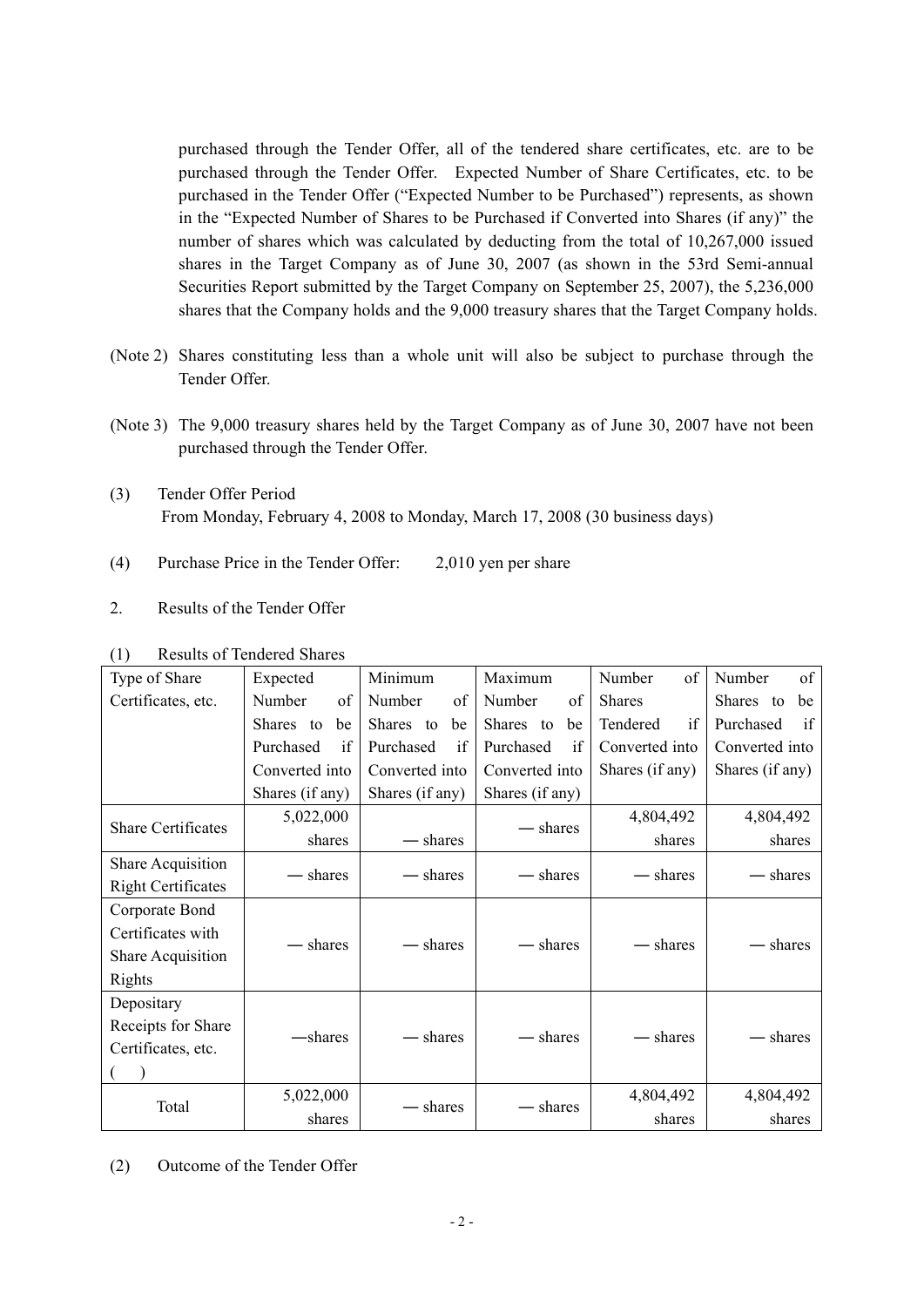All of the tendered share certificates, etc. will be purchased by the Tender Offeror.

| Number of Voting Rights relating<br>to Share Certificates, etc., Owned | 52,360 units  | (Holding Ratio of Share Certificates, etc.)<br>Before the Tender Offer: 51.04%) |
|------------------------------------------------------------------------|---------------|---------------------------------------------------------------------------------|
| by the Tender Offeror Before the                                       |               |                                                                                 |
| Tender Offer                                                           |               |                                                                                 |
| Number of Voting Rights relating                                       |               | (Holding Ratio of Share Certificates, etc.                                      |
| to Share Certificates, etc., Owned                                     |               | Before the Tender Offer: 1.70%)                                                 |
| by Specially Related Parties                                           | 1,740 units   |                                                                                 |
| Before the Tender Offer                                                |               |                                                                                 |
| Number of Voting Rights relating                                       |               | (Holding Ratio of Share Certificates, etc.)                                     |
| to Share Certificates, etc., Owned                                     |               | After the Tender Offer: 97.88%)                                                 |
| by the Tender Offeror After the                                        | 100,404 units |                                                                                 |
| Tender Offer                                                           |               |                                                                                 |
| Number of Voting Rights relating                                       |               | (Holding Ratio of Share Certificates, etc.                                      |
| to Share Certificates, etc., Owned                                     |               | After the Tender Offer: 0.00%)                                                  |
| by Specially Related Parties After                                     | $0$ units     |                                                                                 |
| the Tender Offer                                                       |               |                                                                                 |
| Number of Voting Rights of the                                         |               |                                                                                 |
| Shareholders in Total of the                                           | 102,578 units |                                                                                 |
| <b>Target Company</b>                                                  |               |                                                                                 |

(3) Ownership Percentage of Share Certificates after the Tender Offer

(Note 1) The "Number of Voting Rights of the Shareholders, etc. in Total of the Target Company" represents the number of voting rights of all the shareholders as of June 30, 2007 (as shown in the 53rd Semi-annual Securities Report submitted by the Target Company on September 25, 2007). However, given that shares constituting less than a whole unit were also subject to purchase through the Tender Offer, for the purpose of calculating "Holding Ratio of Share Certificates, etc. Before the Tender Offer" and "Holding Ratio of Share Certificates, etc., After the Tender Offer", the "Number of Voting Rights of the Shareholders in Total of the Target Company" is calculated to be 102,580 units. This number is calculated by deducting the 9,000 treasury shares that the Target Company held as of June 30, 2007 (as shown in the said 53rd Semi-annual Securities Report) from the total of 10,267,000 issued shares in the Target Company as of June 30, 2007 (as shown in the said 53rd Semi-annual Securities Report).

- (Note 2) The "Holding Ratio of Share Certificates, etc. Before the Tender Offer" and "Holding Ratio of Share Certificates, etc., After the Tender Offer" are rounded off to the second decimal place.
- (4) Calculation for Purchase Pursuant to a *Pro Rata* Method Not applicable.
- (5) Funds Required for Tender Offer, etc. 9,657 million yen
- (6) Method of Settlement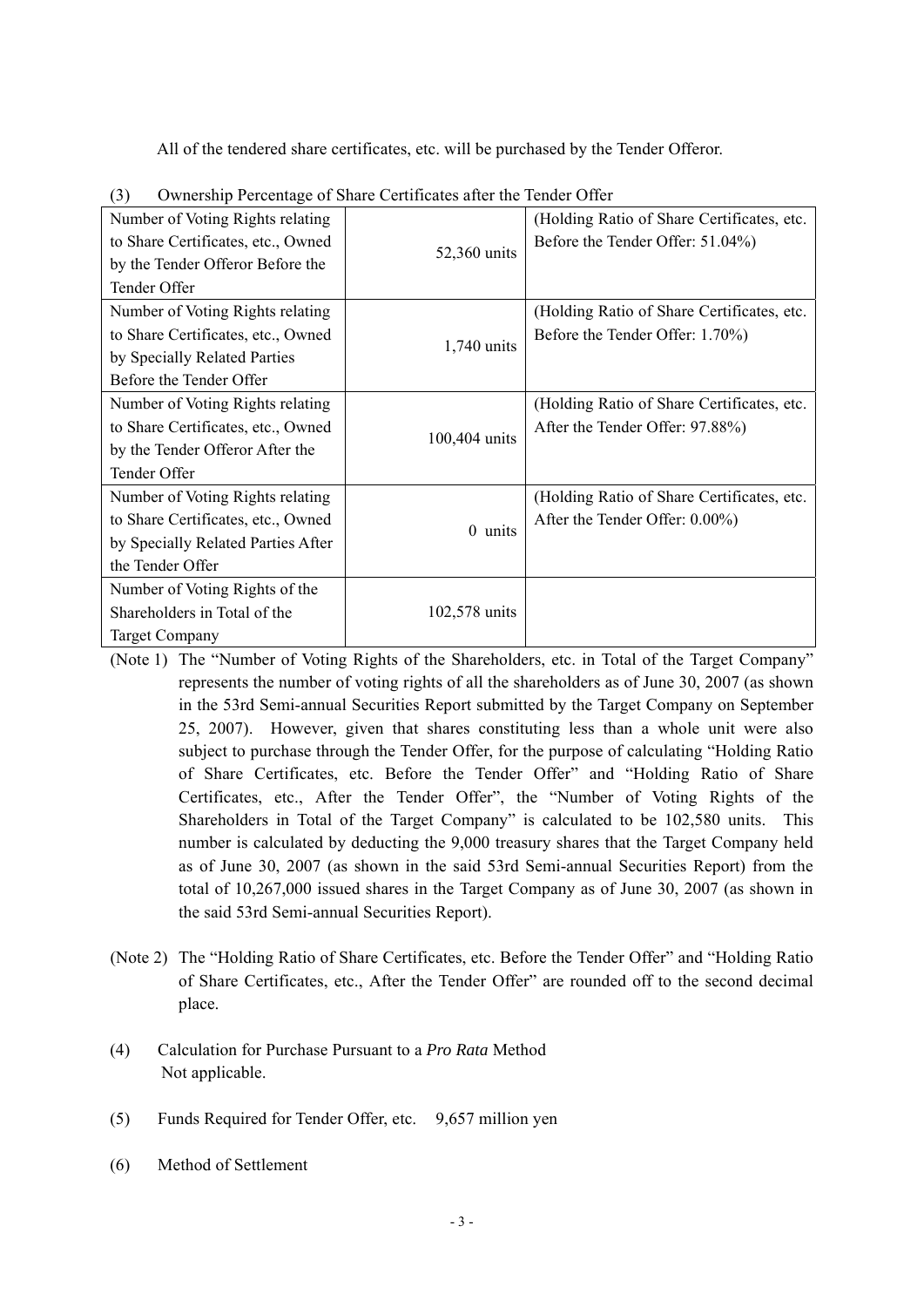- (i) Name and Address of Head Offices of Securities Companies and Banks, etc. in Charge of Settlement Nomura Securities Co., Ltd. 9-1, Nihonbashi 1-chome, Chuo-ku, Tokyo
- (ii) Commencement Date of Settlement Tuesday, March 25, 2008
- (iii) Method of Settlement

A notice of purchase will be mailed to the address or location of the tendering shareholder (or the standing proxy in the case of non-Japanese shareholders) without delay after the expiration of the Tender Offer Period. Payment of the purchase price will be made in cash. The Tender Offer Agent will, in accordance with the instructions of tendering shareholders, remit the purchase price without delay after the commencement date of settlement to the account designated by the tendering shareholder or pay at the head office or branch offices of the Tender Offer Agent.

- 3. Plan, etc. After the Tender Offer and Future Outlook
- (1) Plan after the Tender Offer

As the Company intends to make Nisca a wholly-owned subsidiary as announced in the press release "Announcement of Commencement of Tender Offer for [Shares of Nisca Corporation](http://www.topcon.co.jp/eng/press/p30005.html)  [\(Listed Subsidiary of Tender Offeror\)"](http://www.topcon.co.jp/eng/press/p30005.html) on February 1, 2008 and the Company failed to acquire all of the outstanding shares of common stock issued by Nisca through the Tender Offer, the Company plans to implement a share exchange (*kabushiki-koukan*) whereby Nisca will become a wholly-owned subsidiary of the Company (including but not limited to a share exchange whereby money, etc. is delivered in exchange for the Target Company's shares; the "Share Exchange"). It is possible, however, that the Company will take other measures to the same effect, instead of the Share Exchange, to acquire all of the issued shares of Nisca (hereinafter collectively, including the Share Exchange, referred to as the "Second Process") depending upon, among others, the competent authorities' interpretation of related laws and regulations, and filing/disclosure requirements under the US securities laws.

The Company plans to implement the Share Exchange, which would fall under the category of a summary share exchange (*kan'i-kabushiki-koukan*) as provided in Article 796, Paragraph 3 of the Companies Act, without obtaining the approval of the Company's shareholders' meeting. Also, Nisca plans to implement the Share Exchange, which would fall under the category of a short form share exchange (*ryakushiki-kabushiki-koukan*) as provided in Article 784, Paragraph 1 of the Companies Act, without obtaining the approval of its shareholders' meeting.

Although the number/amount of shares or money, etc. to be delivered in connection with the Second Process has not been decided, the economic value of Nisca's shares for the purpose of determining such number/amount of shares or money, etc. is expected to be calculated based upon the offer price in the Tender Offer, in principle. However, such economic value can be different from the offer price due to such special factors as changes in the circumstances surrounding Nisca's business, fluctuations in the stock markets and fluctuations in the results of the operations of the Company and Nisca. Under certain circumstances, shareholders of